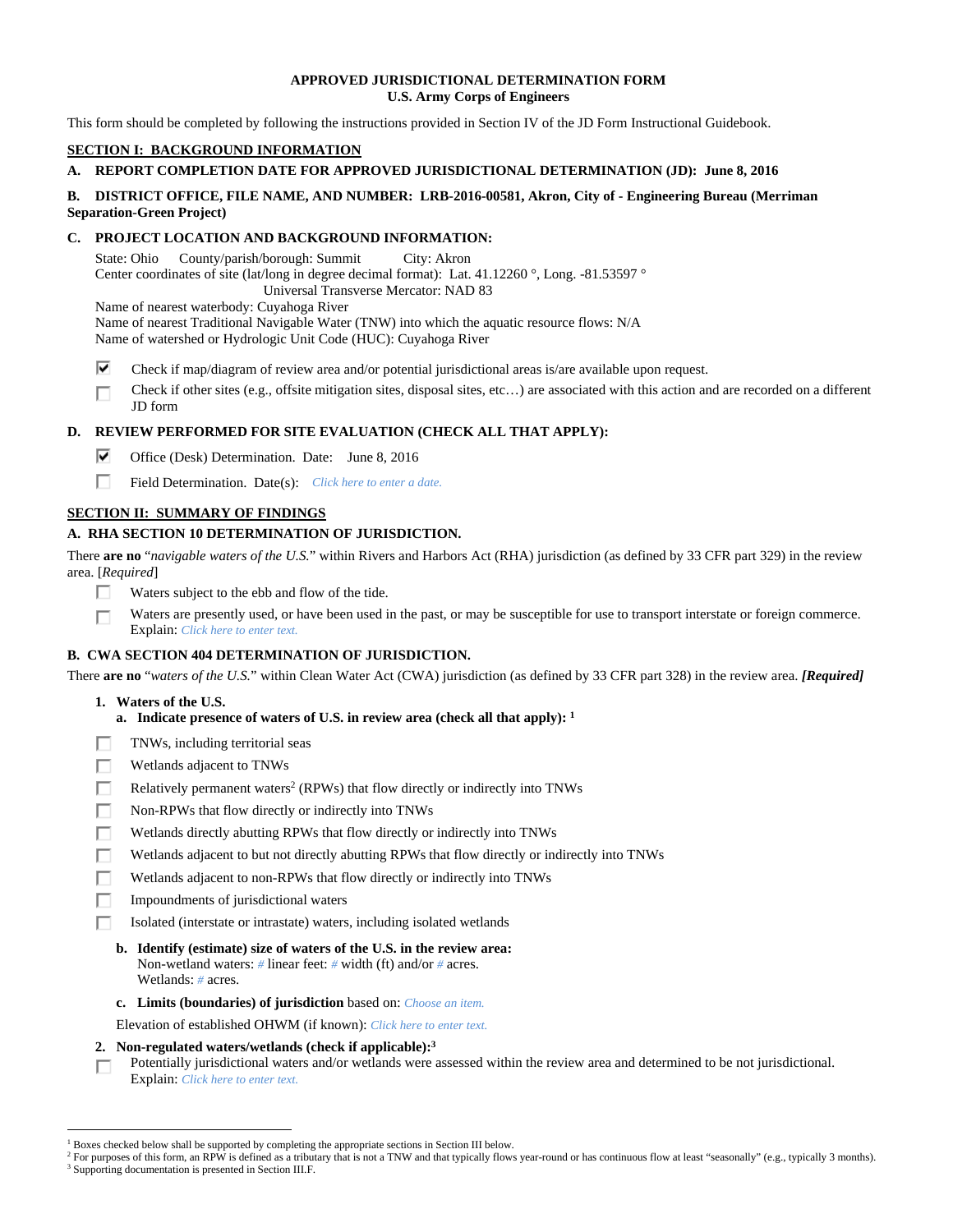#### **SECTION III: CWA ANALYSIS**

#### **A. TNWs AND WETLANDS ADJACENT TO TNWs**

**The agencies will assert jurisdiction over TNWs and wetlands adjacent to TNWs. If the aquatic resource is a TNW, complete Section III.A.1 and Section III.D.1. only; if the aquatic resource is a wetland adjacent to a TNW, complete Sections III.A.1 and 2 and Section III.D.1.; otherwise, see Section III.B below**.

 **1. TNW**  Identify TNW: *Click here to enter text.* Summarize rationale supporting determination: *Click here to enter text.*

### **2. Wetland adjacent to TNW**

Summarize rationale supporting conclusion that wetland is "adjacent": *Click here to enter text.*

## **B. CHARACTERISTICS OF TRIBUTARY (THAT IS NOT A TNW) AND ITS ADJACENT WETLANDS (IF ANY):**

**This section summarizes information regarding characteristics of the tributary and its adjacent wetlands, if any, and it helps determine whether or not the standards for jurisdiction established under Rapanos have been met.** 

**The agencies will assert jurisdiction over non-navigable tributaries of TNWs where the tributaries are "relatively permanent waters" (RPWs), i.e. tributaries that typically flow year-round or have continuous flow at least seasonally (e.g., typically 3 months). A wetland that directly abuts an RPW is also jurisdictional. If the aquatic resource is not a TNW, but has year-round (perennial) flow, skip to Section III.D.2. If the aquatic resource is a wetland directly abutting a tributary with perennial flow, skip to Section III.D.4.** 

**A wetland that is adjacent to but that does not directly abut an RPW requires a significant nexus evaluation. Corps districts and EPA regions will include in the record any available information that documents the existence of a significant nexus between a relatively permanent tributary that is not perennial (and its adjacent wetlands if any) and a traditional navigable water, even though a significant nexus finding is not required as a matter of law.** 

If the waterbody<sup>4</sup> is not an RPW, or a wetland directly abutting an RPW, a JD will require additional data to determine if the **waterbody has a significant nexus with a TNW. If the tributary has adjacent wetlands, the significant nexus evaluation must consider the tributary in combination with all of its adjacent wetlands. This significant nexus evaluation that combines, for analytical purposes, the tributary and all of its adjacent wetlands is used whether the review area identified in the JD request is the tributary, or its adjacent wetlands, or both. If the JD covers a tributary with adjacent wetlands, complete Section III.B.1 for the tributary, Section III.B.2 for any onsite wetlands, and Section III.B.3 for all wetlands adjacent to that tributary, both onsite and offsite. The determination whether a significant nexus exists is determined in Section III.C below.** 

### **1. Characteristics of non-TNWs that flow directly or indirectly into TNW**

 **(i) General Area Conditions:**  Watershed size: *# Choose an item.* Drainage area: *# Choose an item.*

> Average annual rainfall: *#* inches Average annual snowfall: *#* inches

### **(ii) Physical Characteristics:**

(a) Relationship with TNW:

- Tributary flows directly into TNW.
- Tributary flows through *Choose an item.* tributaries before entering TNW.

 Project waters are *Choose an item.* river miles from TNW. Project waters are *Choose an item.* river miles from RPW. Project waters are *Choose an item.* aerial (straight) miles from TNW. Project waters are *Choose an item.* aerial (straight) miles from RPW. Project waters cross or serve as state boundaries. Explain: *Click here to enter text.*

Identify flow route to TNW5: *Click here to enter text.* Tributary stream order, if known: *Click here to enter text.*

(b) General Tributary Characteristics (check all that apply):

**Tributary** is:  $\Box$  Natural

п Artificial (man-made). Explain: *Click here to enter text.*

Manipulated (man-altered). Explain: *Click here to enter text.*

**Tributary** properties with respect to top of bank (estimate):

Average width: *#* feet

 $\overline{a}$ 

Average depth: *#* feet

Average side slopes: *Choose an item.*

<sup>4</sup> Note that the Instructional Guidebook contains additional information regarding swales, ditches, washes, and erosional features generally and in the arid West.

 $^5$  Flow route can be described by identifying, e.g., tributary a, which flows through the review area, to flow into tributary b, which then flows into TNW.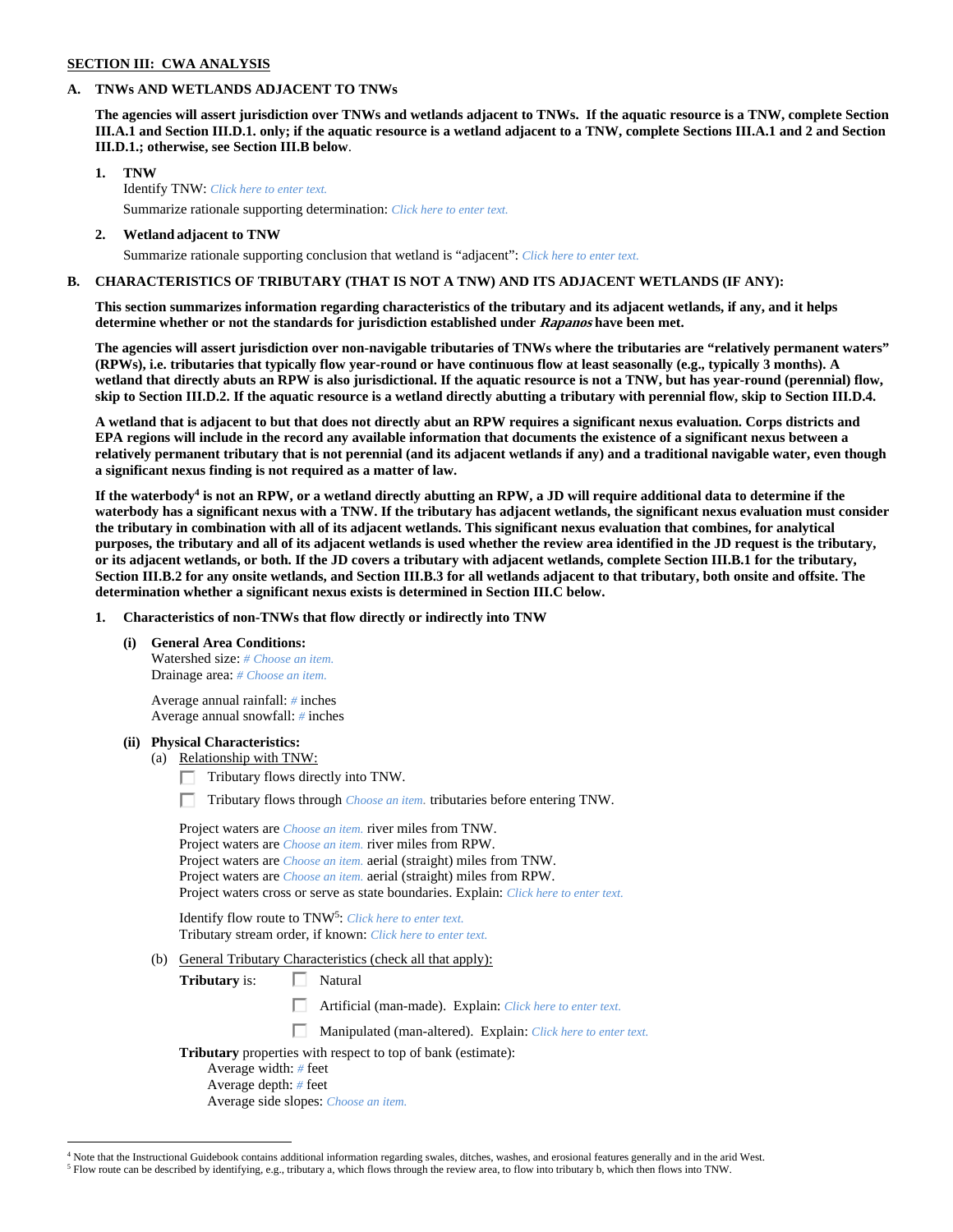| Primary tributary substrate composition (check all that apply):                                                                                                                                                                                                                                                                                                                                                                                                                                                                                                                                                                                                                                                                                       |                                                                                                                                                                                                                                                                                                                                                                                                                                                                                                                |
|-------------------------------------------------------------------------------------------------------------------------------------------------------------------------------------------------------------------------------------------------------------------------------------------------------------------------------------------------------------------------------------------------------------------------------------------------------------------------------------------------------------------------------------------------------------------------------------------------------------------------------------------------------------------------------------------------------------------------------------------------------|----------------------------------------------------------------------------------------------------------------------------------------------------------------------------------------------------------------------------------------------------------------------------------------------------------------------------------------------------------------------------------------------------------------------------------------------------------------------------------------------------------------|
| Silts<br>Sands                                                                                                                                                                                                                                                                                                                                                                                                                                                                                                                                                                                                                                                                                                                                        | Concrete                                                                                                                                                                                                                                                                                                                                                                                                                                                                                                       |
| Cobbles<br>Gravel                                                                                                                                                                                                                                                                                                                                                                                                                                                                                                                                                                                                                                                                                                                                     | Muck                                                                                                                                                                                                                                                                                                                                                                                                                                                                                                           |
| Bedrock<br>ш                                                                                                                                                                                                                                                                                                                                                                                                                                                                                                                                                                                                                                                                                                                                          | Vegetation. Type/% cover: Click here to enter text.                                                                                                                                                                                                                                                                                                                                                                                                                                                            |
| Other. Explain: Click here to enter text.                                                                                                                                                                                                                                                                                                                                                                                                                                                                                                                                                                                                                                                                                                             |                                                                                                                                                                                                                                                                                                                                                                                                                                                                                                                |
| Tributary condition/stability [e.g., highly eroding, sloughing banks]. Explain: Click here to enter text.<br>Presence of run/riffle/pool complexes. Explain: Click here to enter text.<br>Tributary geometry: Choose an item.<br>Tributary gradient (approximate average slope): #%                                                                                                                                                                                                                                                                                                                                                                                                                                                                   |                                                                                                                                                                                                                                                                                                                                                                                                                                                                                                                |
| Flow:<br>(c)<br>Tributary provides for: Choose an item.<br>Estimate average number of flow events in review area/year: Choose an item.<br>Describe flow regime: Click here to enter text.<br>Other information on duration and volume: Click here to enter text.                                                                                                                                                                                                                                                                                                                                                                                                                                                                                      |                                                                                                                                                                                                                                                                                                                                                                                                                                                                                                                |
| Surface flow is: Choose an item. Characteristics: Click here to enter text.                                                                                                                                                                                                                                                                                                                                                                                                                                                                                                                                                                                                                                                                           |                                                                                                                                                                                                                                                                                                                                                                                                                                                                                                                |
| Subsurface flow: Choose an item. Explain findings: Click here to enter text.<br>$\Box$ Dye (or other) test performed: <i>Click here to enter text.</i>                                                                                                                                                                                                                                                                                                                                                                                                                                                                                                                                                                                                |                                                                                                                                                                                                                                                                                                                                                                                                                                                                                                                |
| Tributary has (check all that apply):<br>$\Box$ Bed and banks<br>OHWM <sup>6</sup> (check all indicators that apply):<br>clear, natural line impressed on the bank $\Box$<br>changes in the character of soil<br>shelving<br>vegetation matted down, bent, or absent $\square$<br>leaf litter disturbed or washed away<br>sediment deposition<br>water staining<br>other (list): Click here to enter text.<br>Discontinuous OHWM. <sup>7</sup> Explain: Click here to enter text.<br>$\Box$ High Tide Line indicated by:<br>$\Box$ oil or scum line along shore objects<br>$\Box$ fine shell or debris deposits (foreshore) $\Box$ physical markings;<br>physical markings/characteristics<br>tidal gauges<br>other (list): Click here to enter text. | the presence of litter and debris<br>destruction of terrestrial vegetation<br>the presence of wrack line<br>sediment sorting<br>scour<br>multiple observed or predicted flow events<br>abrupt change in plant community Click here to enter text.<br>If factors other than the OHWM were used to determine lateral extent of CWA jurisdiction (check all that apply):<br>$\Box$ Mean High Water Mark indicated by:<br>$\Box$ survey to available datum;<br>П.<br>vegetation lines/changes in vegetation types. |
| (iii) Chemical Characteristics:<br>Explain: Click here to enter text.<br>Identify specific pollutants, if known: Click here to enter text.                                                                                                                                                                                                                                                                                                                                                                                                                                                                                                                                                                                                            | Characterize tributary (e.g., water color is clear, discolored, oily film; water quality; general watershed characteristics, etc.).                                                                                                                                                                                                                                                                                                                                                                            |
| (iv) Biological Characteristics. Channel supports (check all that apply):<br>Riparian corridor. Characteristics (type, average width): Click here to enter text.<br>ш<br>Wetland fringe. Characteristics: Click here to enter text.                                                                                                                                                                                                                                                                                                                                                                                                                                                                                                                   |                                                                                                                                                                                                                                                                                                                                                                                                                                                                                                                |
| Habitat for:<br>ш                                                                                                                                                                                                                                                                                                                                                                                                                                                                                                                                                                                                                                                                                                                                     |                                                                                                                                                                                                                                                                                                                                                                                                                                                                                                                |
| Federally Listed species. Explain findings: Click here to enter text.                                                                                                                                                                                                                                                                                                                                                                                                                                                                                                                                                                                                                                                                                 |                                                                                                                                                                                                                                                                                                                                                                                                                                                                                                                |
| Fish/spawn areas. Explain findings: Click here to enter text.                                                                                                                                                                                                                                                                                                                                                                                                                                                                                                                                                                                                                                                                                         |                                                                                                                                                                                                                                                                                                                                                                                                                                                                                                                |
| Other environmentally-sensitive species. Explain findings: Click here to enter text.                                                                                                                                                                                                                                                                                                                                                                                                                                                                                                                                                                                                                                                                  |                                                                                                                                                                                                                                                                                                                                                                                                                                                                                                                |
|                                                                                                                                                                                                                                                                                                                                                                                                                                                                                                                                                                                                                                                                                                                                                       |                                                                                                                                                                                                                                                                                                                                                                                                                                                                                                                |

<sup>&</sup>lt;sup>6</sup> A natural or man-made discontinuity in the OHWM does not necessarily sever jurisdiction (e.g., where the stream temporarily flows underground, or where the OHWM has been removed by development or agricultural practices). Where there is a break in the OHWM that is unrelated to the waterbody's flow regime (e.g., flow over a rock outcrop or through a culvert), the agencies will look for indicators of flow above and below the break. 7 Ibid.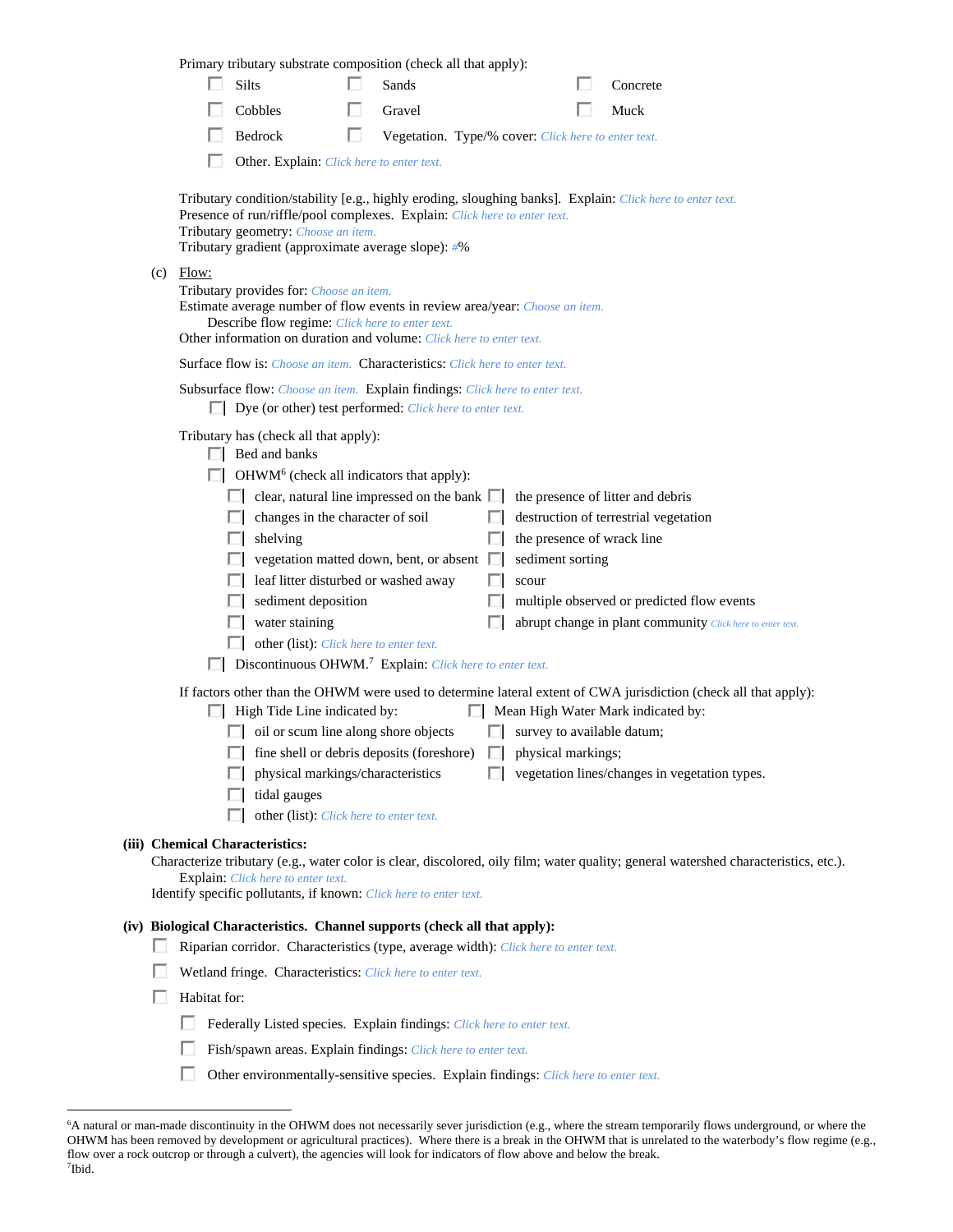Aquatic/wildlife diversity. Explain findings: *Click here to enter text.*

### **2. Characteristics of wetlands adjacent to non-TNW that flow directly or indirectly into TNW**

#### **(i) Physical Characteristics:**

- (a) General Wetland Characteristics: Properties: Wetland size: *#* acres Wetland type. Explain: *Click here to enter text.* Wetland quality. Explain: *Click here to enter text.* Project wetlands cross or serve as state boundaries. Explain: *Click here to enter text.*
- (b) General Flow Relationship with Non-TNW:

Flow is: *Choose an item.* Explain: *Click here to enter text.*

 Surface flow is: *Choose an item.* Characteristics: *Click here to enter text.*

Subsurface flow: *Choose an item.* Explain findings: *Click here to enter text.*

Dye (or other) test performed: *Click here to enter text.*

- (c) Wetland Adjacency Determination with Non-TNW:
	- $\Box$  Directly abutting
	- Not directly abutting
		- Discrete wetland hydrologic connection. Explain: *Click here to enter text.*
		- $\Box$ Ecological connection. Explain: *Click here to enter text.*
		- $\Box$ Separated by berm/barrier. Explain: *Click here to enter text.*

#### (d) Proximity (Relationship) to TNW

Project wetlands are *Choose an item.* river miles from TNW. Project waters are *Choose an item.* aerial (straight) miles from TNW. Flow is from: *Choose an item.* Estimate approximate location of wetland as within the *Choose an item.* floodplain.

#### **(ii) Chemical Characteristics:**

Characterize wetland system (e.g., water color is clear, brown, oil film on surface; water quality; general watershed characteristics; etc.). Explain: *Click here to enter text.*

Identify specific pollutants, if known: *Click here to enter text.*

#### **(iii) Biological Characteristics. Wetland supports (check all that apply):**

- Riparian buffer. Characteristics (type, average width): *Click here to enter text.*
- Vegetation type/percent cover. Explain: *Click here to enter text.*

 $\Box$  Habitat for:

- Federally Listed species. Explain findings: *Click here to enter text*.
- Fish/spawn areas. Explain findings: *Click here to enter text.*
- Other environmentally-sensitive species. Explain findings: *Click here to enter text.*
- Aquatic/wildlife diversity. Explain findings: *Click here to enter text.*

### **3. Characteristics of all wetlands adjacent to the tributary (if any)**

 All wetland(s) being considered in the cumulative analysis: *Choose an item.* Approximately (*#*) acres in total are being considered in the cumulative analysis.

For each wetland, specify the following:

| Directly abuts? $(Y/N)$ | Size (in acres) | Directly abuts? $(Y/N)$ | Size (in acres) |
|-------------------------|-----------------|-------------------------|-----------------|
| $^{\prime\prime}$ N     |                 |                         |                 |
| $^{\prime\prime}$ N     |                 | 77N                     |                 |
| Y/N                     |                 | 77N                     |                 |
| Y/N                     |                 | 77 N                    |                 |

Summarize overall biological, chemical and physical functions being performed: *Click here to enter text.*

#### **C. SIGNIFICANT NEXUS DETERMINATION**

**A significant nexus analysis will assess the flow characteristics and functions of the tributary itself and the functions performed by any wetlands adjacent to the tributary to determine if they significantly affect the chemical, physical, and biological integrity of a TNW. For each of the following situations, a significant nexus exists if the tributary, in combination with all of its adjacent wetlands, has more than a speculative or insubstantial effect on the chemical, physical and/or biological integrity of a TNW. Considerations when evaluating significant nexus include, but are not limited to the volume, duration, and frequency of the flow of water in the tributary and its proximity to a TNW, and the functions performed by the tributary and all its adjacent wetlands. It is not**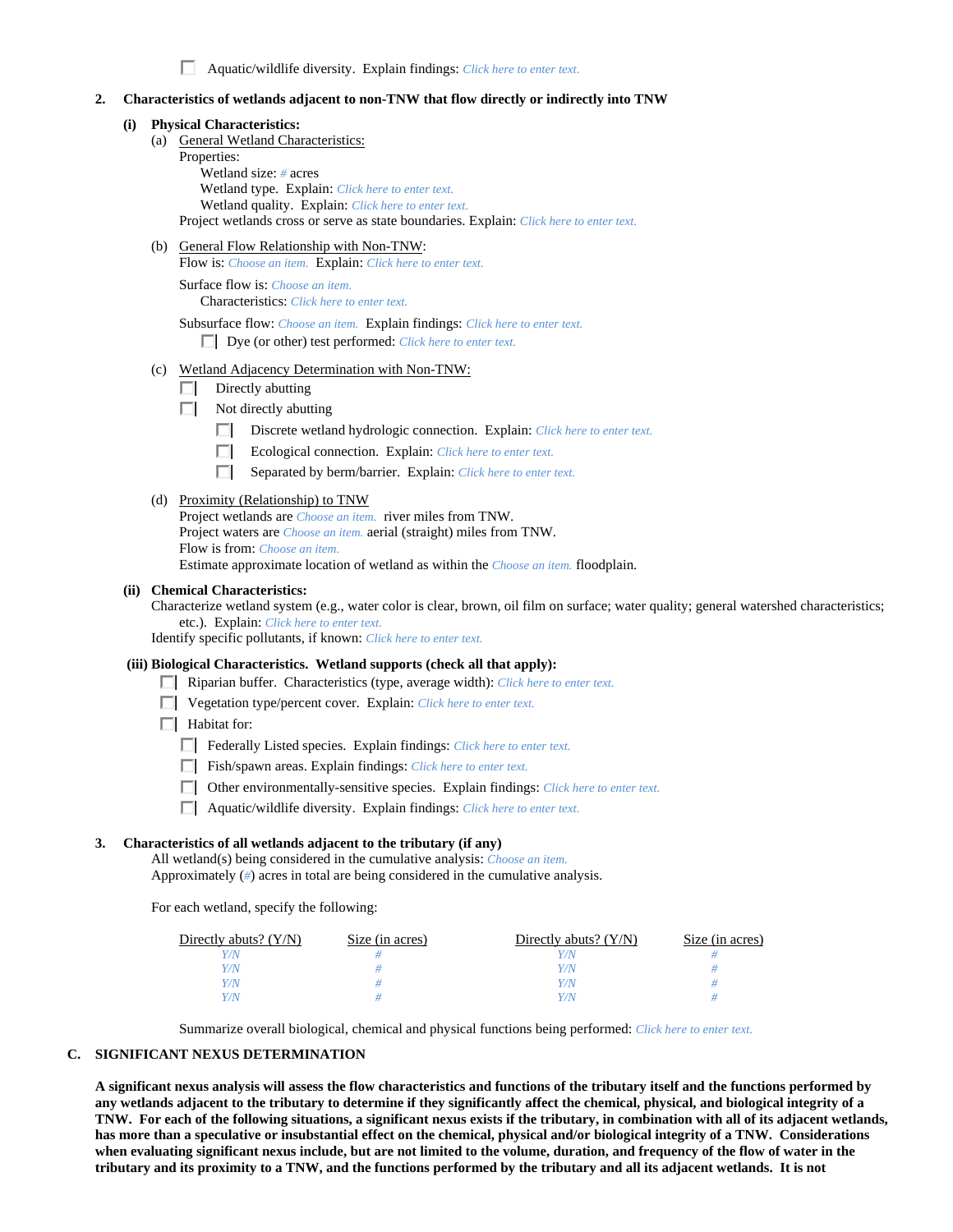**appropriate to determine significant nexus based solely on any specific threshold of distance (e.g. between a tributary and its adjacent wetland or between a tributary and the TNW). Similarly, the fact an adjacent wetland lies within or outside of a floodplain is not solely determinative of significant nexus.** 

### **Draw connections between the features documented and the effects on the TNW, as identified in the** *Rapanos* **Guidance and discussed in the Instructional Guidebook. Factors to consider include, for example:**

- Does the tributary, in combination with its adjacent wetlands (if any), have the capacity to carry pollutants or flood waters to TNWs, or to reduce the amount of pollutants or flood waters reaching a TNW?
- Does the tributary, in combination with its adjacent wetlands (if any), provide habitat and lifecycle support functions for fish and other species, such as feeding, nesting, spawning, or rearing young for species that are present in the TNW?
- Does the tributary, in combination with its adjacent wetlands (if any), have the capacity to transfer nutrients and organic carbon that support downstream foodwebs?
- Does the tributary, in combination with its adjacent wetlands (if any), have other relationships to the physical, chemical, or biological integrity of the TNW?

### *Note: the above list of considerations is not inclusive and other functions observed or known to occur should be documented below:*

- **1. Significant nexus findings for non-RPW that has no adjacent wetlands and flows directly or indirectly into TNWs.** Explain findings of presence or absence of significant nexus below, based on the tributary itself, then go to Section III.D: *Click here to enter text.*
- **2. Significant nexus findings for non-RPW and its adjacent wetlands, where the non-RPW flows directly or indirectly into TNWs.**  Explain findings of presence or absence of significant nexus below, based on the tributary in combination with all of its adjacent wetlands, then go to Section III.D: *Click here to enter text.*
- **3. Significant nexus findings for wetlands adjacent to an RPW but that do not directly abut the RPW.** Explain findings of presence or absence of significant nexus below, based on the tributary in combination with all of its adjacent wetlands, then go to Section III.D: *Click here to enter text.*

## **D. DETERMINATIONS OF JURISDICTIONAL FINDINGS. THE SUBJECT WATERS/WETLANDS ARE (CHECK ALL THAT APPLY):**

- **1. TNWs and Adjacent Wetlands.** Check all that apply and provide size estimates in review area:
	- TNWs: *#* linear feet *#* width (ft), Or, *#* acres.
	- Wetlands adjacent to TNWs: *#* acres.

### **2. RPWs that flow directly or indirectly into TNWs.**

- Tributaries of TNWs where tributaries typically flow year-round are jurisdictional. Provide data and rationale indicating that tributary is perennial: *Click here to enter text.*.
- Tributaries of TNW where tributaries have continuous flow "seasonally" (e.g., typically three months each year) are jurisdictional. П Data supporting this conclusion is provided at Section III.B. Provide rationale indicating that tributary flows seasonally: *Click here to enter text.*.

Provide estimates for jurisdictional waters in the review area (check all that apply):

- **Tributary waters:** # linear feet # width (ft).
- Other non-wetland waters: *#* acres.
	- Identify type(s) of waters: *Click here to enter text.*

### **3. Non-RPWs8 that flow directly or indirectly into TNWs.**

 $\Box$  Waterbody that is not a TNW or an RPW, but flows directly or indirectly into a TNW, and it has a significant nexus with a TNW is jurisdictional. Data supporting this conclusion is provided at Section III.C.

Provide estimates for jurisdictional waters within the review area (check all that apply):

- Tributary waters:  $\#$  linear feet  $\#$  width (ft).
- Other non-wetland waters: *#* acres.

Identify type(s) of waters: *Click here to enter text.*

### **4. Wetlands directly abutting an RPW that flow directly or indirectly into TNWs.**

Wetlands directly abut RPW and thus are jurisdictional as adjacent wetlands.

- Wetlands directly abutting an RPW where tributaries typically flow year-round. Provide data and rationale П. indicating that tributary is perennial in Section III.D.2, above. Provide rationale indicating that wetland is directly abutting an RPW: *Click here to enter text.*
- Wetlands directly abutting an RPW where tributaries typically flow "seasonally." Provide data indicating that tributary is seasonal in Section III.B and rationale in Section III.D.2, above. Provide rationale indicating that wetland is directly abutting an RPW: *Click here to enter text.*

Provide acreage estimates for jurisdictional wetlands in the review area: *#* acres.

**5. Wetlands adjacent to but not directly abutting an RPW that flow directly or indirectly into TNWs.** 

 $\overline{a}$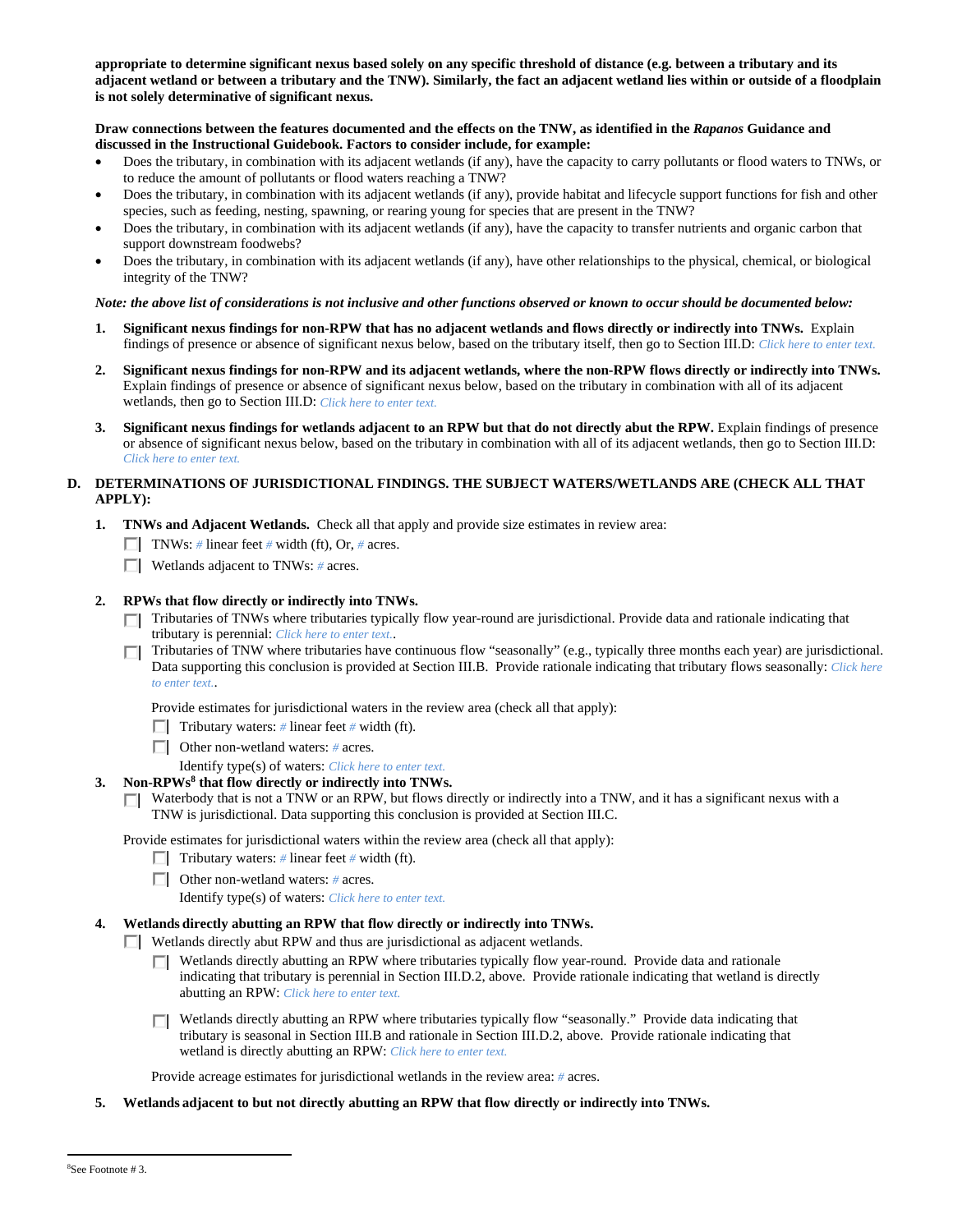Wetlands that do not directly abut an RPW, but when considered in combination with the tributary to which they are п adjacent and with similarly situated adjacent wetlands, have a significant nexus with a TNW are jurisidictional. Data supporting this conclusion is provided at Section III.C.

Provide acreage estimates for jurisdictional wetlands in the review area: *#* acres.

#### **6. Wetlands adjacent to non-RPWs that flow directly or indirectly into TNWs.**

 $\Box$  Wetlands adjacent to such waters, and have when considered in combination with the tributary to which they are adjacent and with similarly situated adjacent wetlands, have a significant nexus with a TNW are jurisdictional. Data supporting this conclusion is provided at Section III.C.

Provide estimates for jurisdictional wetlands in the review area: *#* acres.

### **7. Impoundments of jurisdictional waters.9**

As a general rule, the impoundment of a jurisdictional tributary remains jurisdictional.

- Demonstrate that impoundment was created from "waters of the U.S.," or п
- п Demonstrate that water meets the criteria for one of the categories presented above (1-6), or
- п Demonstrate that water is isolated with a nexus to commerce (see E below).

### **E. ISOLATED [INTERSTATE OR INTRA-STATE] WATERS, INCLUDING ISOLATED WETLANDS, THE USE, DEGRADATION OR DESTRUCTION OF WHICH COULD AFFECT INTERSTATE COMMERCE, INCLUDING ANY SUCH WATERS (CHECK ALL THAT APPLY):10**

which are or could be used by interstate or foreign travelers for recreational or other purposes.

- $\Box$  from which fish or shellfish are or could be taken and sold in interstate or foreign commerce.
- $\Box$  which are or could be used for industrial purposes by industries in interstate commerce.

Interstate isolated waters.Explain: *Click here to enter text.*

Other factors.Explain: *Click here to enter text.*

## **Identify water body and summarize rationale supporting determination:** *Click here to enter text.*

Provide estimates for jurisdictional waters in the review area (check all that apply):

- **Tributary waters:** # linear feet # width (ft).
- Other non-wetland waters: *#* acres.

Identify type(s) of waters: *Click here to enter text.*

Wetlands: *#* acres.

 $\overline{a}$ 

<sup>&</sup>lt;sup>9</sup> To complete the analysis refer to the key in Section III.D.6 of the Instructional Guidebook.

<sup>&</sup>lt;sup>10</sup> Prior to asserting or declining CWA jurisdiction based solely on this category, Corps Districts will elevate the action to Corps and EPA HQ for review consistent with the process described in the Corps/EPA *Memorandum Regarding CWA Act Jurisdiction Following Rapanos.*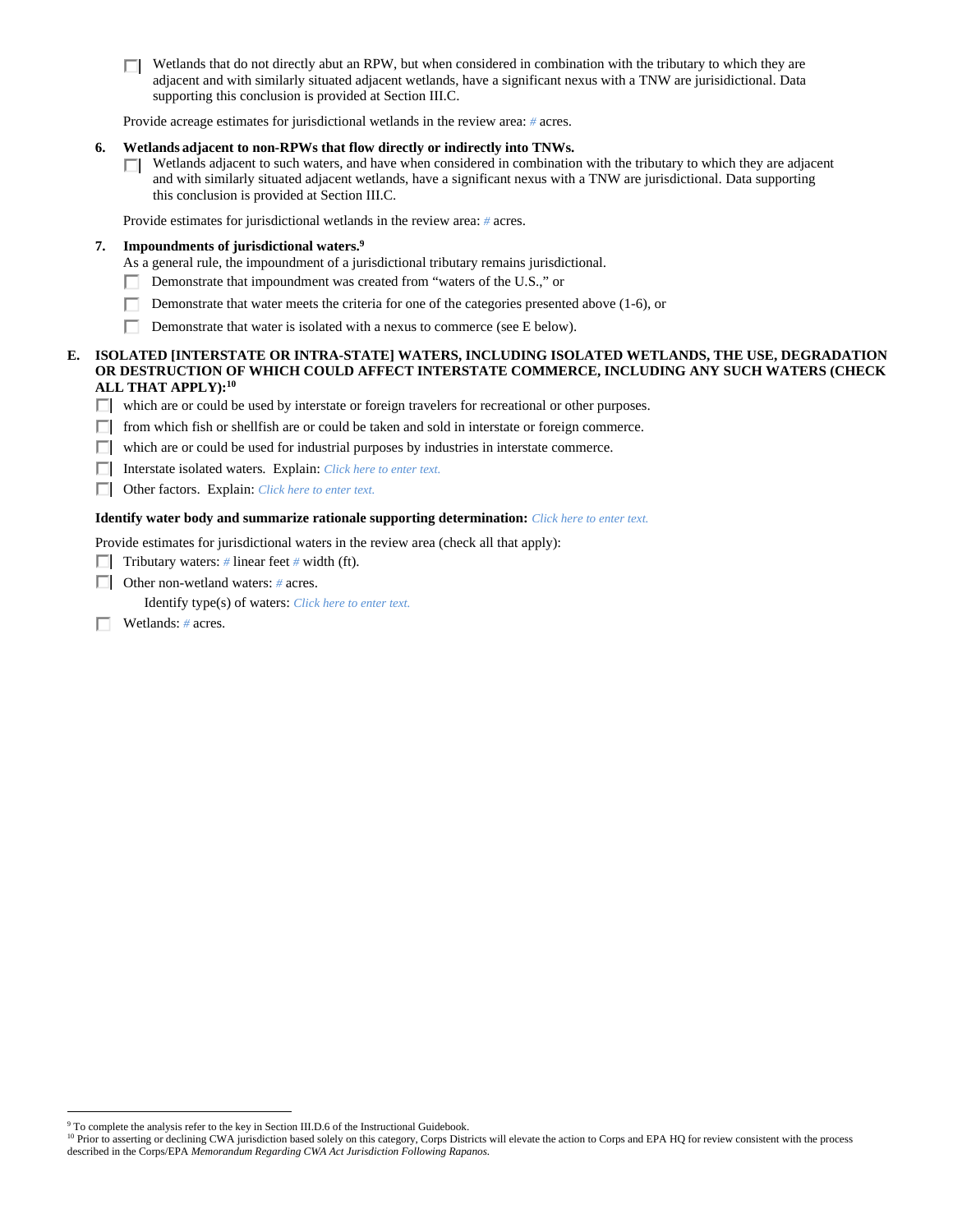| F.<br>□ | NON-JURISDICTIONAL WATERS, INCLUDING WETLANDS (CHECK ALL THAT APPLY):<br>If potential wetlands were assessed within the review area, these areas did not meet the criteria in the 1987 Corps of Engineers<br>Wetland Delineation Manual and/or appropriate Regional Supplements.<br>Review area included isolated waters with no substantial nexus to interstate (or foreign) commerce. |
|---------|-----------------------------------------------------------------------------------------------------------------------------------------------------------------------------------------------------------------------------------------------------------------------------------------------------------------------------------------------------------------------------------------|
|         | Prior to the Jan 2001 Supreme Court decision in "SWANCC," the review area would have been regulated based solely on the<br>"Migratory Bird Rule" (MBR).                                                                                                                                                                                                                                 |
| п       | Waters do not meet the "Significant Nexus" standard, where such a finding is required for jurisdiction. Explain: Click here to enter text.                                                                                                                                                                                                                                              |
| П       | Other: (explain, if not covered above): Click here to enter text.                                                                                                                                                                                                                                                                                                                       |
|         | Provide acreage estimates for non-jurisdictional waters in the review area, where the sole potential basis of jurisdiction is the MBR factors<br>(i.e., presence of migratory birds, presence of endangered species, use of water for irrigated agriculture), using best professional judgment<br>(check all that apply):                                                               |
|         | Non-wetland waters (i.e., rivers, streams): $\#$ linear feet $\#$ width (ft).                                                                                                                                                                                                                                                                                                           |
|         | Lakes/ponds: $# \, \text{acres.}$                                                                                                                                                                                                                                                                                                                                                       |
|         | Other non-wetland waters: # acres. List type of aquatic resource: Click here to enter text                                                                                                                                                                                                                                                                                              |
|         | Wetlands: # acres.                                                                                                                                                                                                                                                                                                                                                                      |
|         | Provide acreage estimates for non-jurisdictional waters in the review area that do not meet the "Significant Nexus" standard, where such a<br>finding is required for jurisdiction (check all that apply):                                                                                                                                                                              |
|         | Non-wetland waters (i.e., rivers, streams): $\#$ linear feet $\#$ width (ft).                                                                                                                                                                                                                                                                                                           |
|         | Lakes/ponds: $# \, \text{acres.}$                                                                                                                                                                                                                                                                                                                                                       |
|         | Other non-wetland waters: # acres. List type of aquatic resource: Click here to enter text                                                                                                                                                                                                                                                                                              |
|         | Wetlands: # acres.                                                                                                                                                                                                                                                                                                                                                                      |
|         | <b>SECTION IV: DATA SOURCES.</b>                                                                                                                                                                                                                                                                                                                                                        |
|         | A. SUPPORTING DATA. Data reviewed for JD (check all that apply - checked items shall be included in case file and, where checked and                                                                                                                                                                                                                                                    |
| ⊡       | requested, appropriately reference sources below):<br>Maps, plans, plots or plat submitted by or on behalf of the applicant/consultant: Delineation map provided by GPD Group                                                                                                                                                                                                           |
| ⊡       | Data sheets prepared/submitted by or on behalf of the applicant/consultant.                                                                                                                                                                                                                                                                                                             |
|         | $\triangleright$ Office concurs with data sheets/delineation report.                                                                                                                                                                                                                                                                                                                    |
|         | Office does not concur with data sheets/delineation report.<br>п                                                                                                                                                                                                                                                                                                                        |
|         | Data sheets prepared by the Corps: Click here to enter text.                                                                                                                                                                                                                                                                                                                            |
|         | Corps navigable waters' study: Click here to enter text.                                                                                                                                                                                                                                                                                                                                |
| 罓       | U.S. Geological Survey Hydrologic Atlas: USACE ORM NHD Dataset                                                                                                                                                                                                                                                                                                                          |
|         | USGS NHD data.<br>⊡                                                                                                                                                                                                                                                                                                                                                                     |
|         | USGS 8 and 12 digit HUC maps.<br>⊡                                                                                                                                                                                                                                                                                                                                                      |
| ⊽       | U.S. Geological Survey map(s). Cite scale & quad name: 7.5 Minute Akron West, OH                                                                                                                                                                                                                                                                                                        |
|         | USDA Natural Resources Conservation Service Soil Survey. Citation:                                                                                                                                                                                                                                                                                                                      |
| ⊽       | National wetlands inventory map(s). Cite name: USACE ORM NWI Dataset                                                                                                                                                                                                                                                                                                                    |
| п       | State/Local wetland inventory map(s): Click here to enter text.                                                                                                                                                                                                                                                                                                                         |
| п       | FEMA/FIRM maps:                                                                                                                                                                                                                                                                                                                                                                         |
| г       | 100-year Floodplain Elevation is: Click here to enter text. (National Geodectic Vertical Datum of 1929)                                                                                                                                                                                                                                                                                 |
| ⊽       | Photographs: $\overline{\triangledown}$ Aerial (Name & Date): Google Earth and Bing Maps recent aerial imagery                                                                                                                                                                                                                                                                          |
| п       | or $\overline{ \mathbf{v} }$ Other (Name & Date): Photos submitted with the delineation report dated March 2016                                                                                                                                                                                                                                                                         |
|         | Previous determination(s). File no. and date of response letter: Click here to enter text.                                                                                                                                                                                                                                                                                              |
| п       | Applicable/supporting case law: Click here to enter text.<br>Applicable/supporting scientific literature: Click here to enter text.                                                                                                                                                                                                                                                     |
| п<br>п  | Other information (please specify): Click here to enter text.                                                                                                                                                                                                                                                                                                                           |
|         |                                                                                                                                                                                                                                                                                                                                                                                         |

**B. ADDITIONAL COMMENTS TO SUPPORT JD:** The approximately 0.27 acre construction limits in the study area consists entirely of upland forest. No potential waters exist within the construction limits in the study area as confirmed by USACE LRB. Review of office resources including aerial photos, NWI map, and USGS Akron West quadrangle and the delineation report and photos provided by GPD Group indicates the area consists entirely of uplands.

Melissa J. Tarasiewicz Date Project Manager

June 8, 2016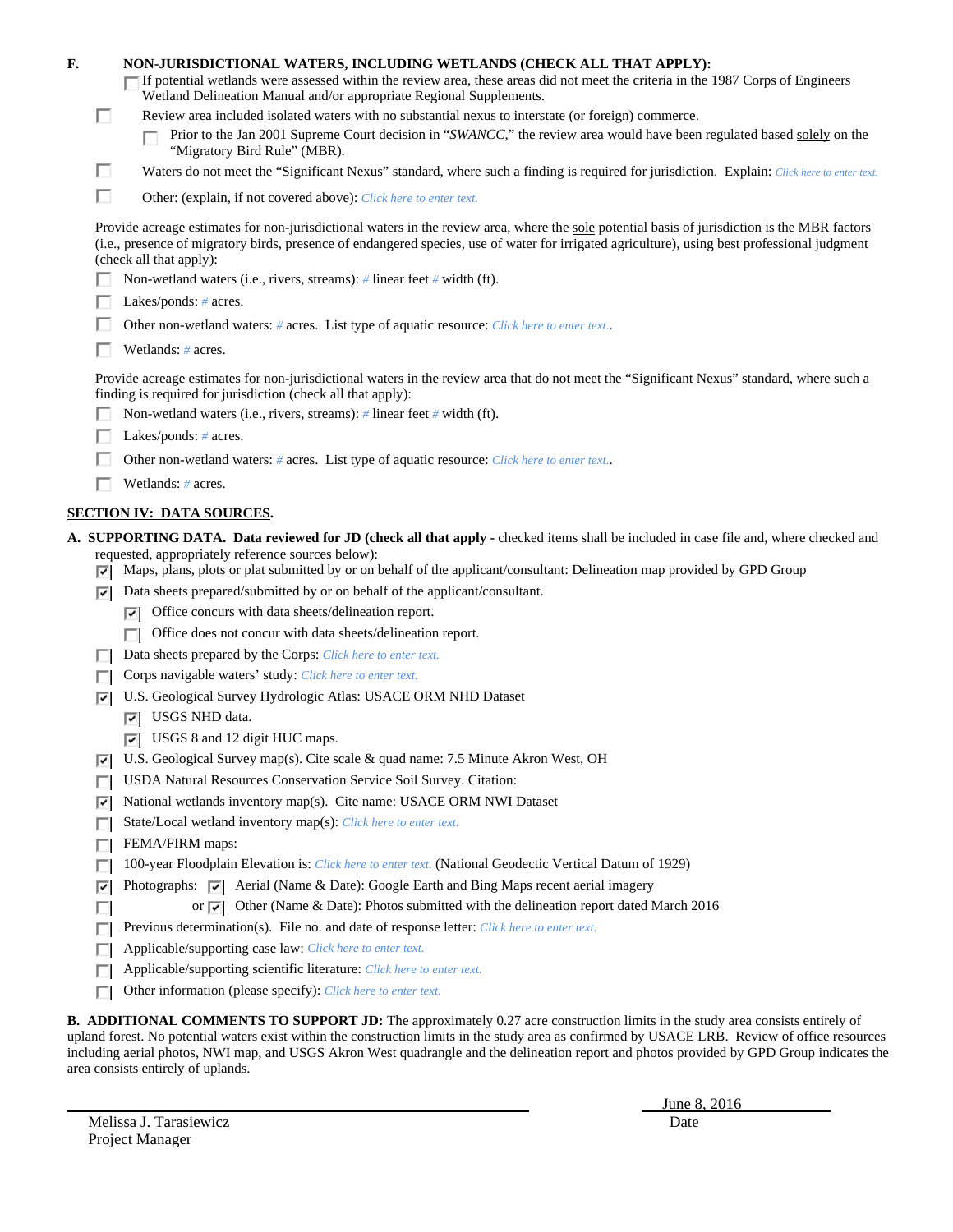

Document Path: C:\Users\caustin\Desktop\GIS\Projects\2015102.00\_Rack\_36\Topo\_New Template.mxd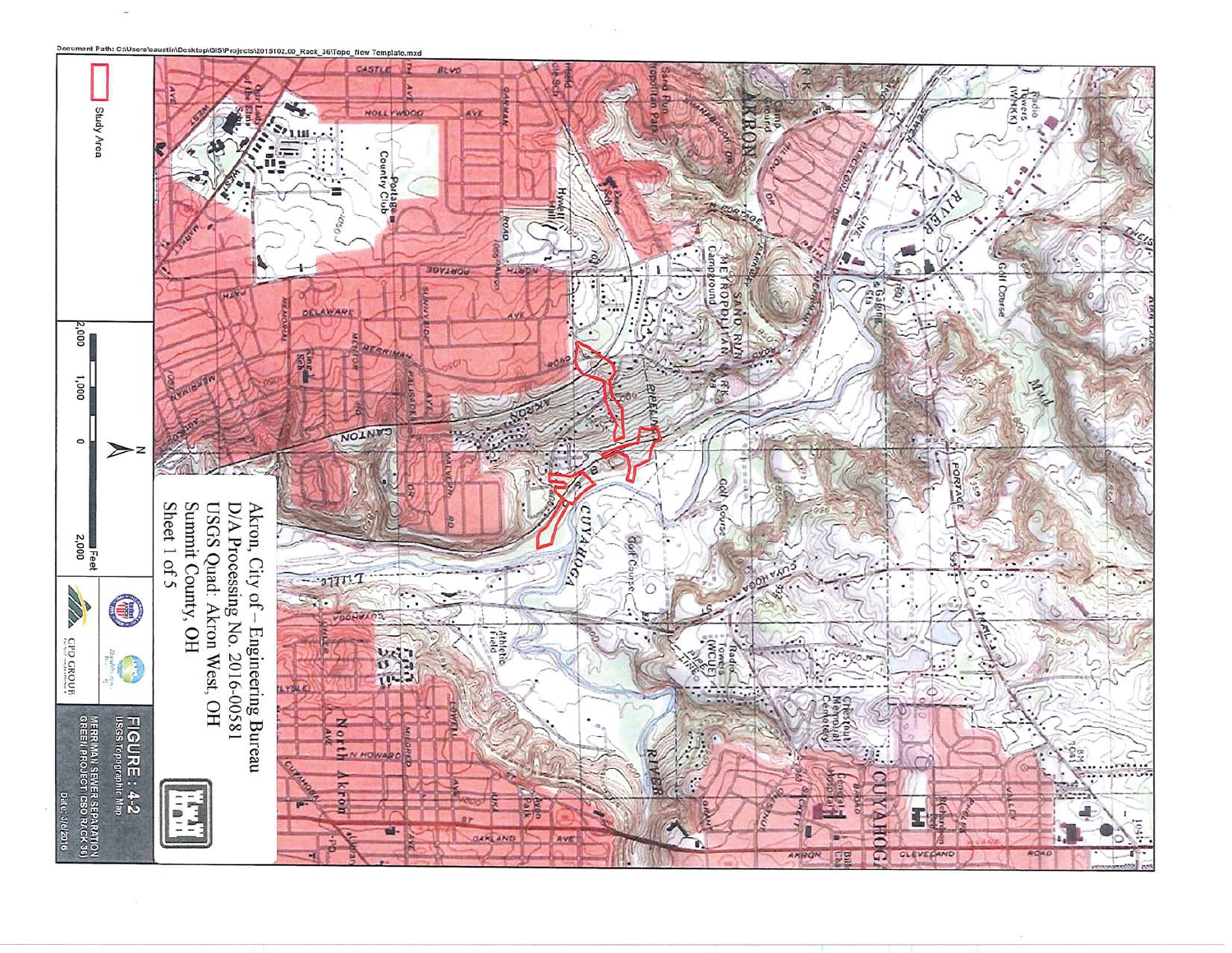